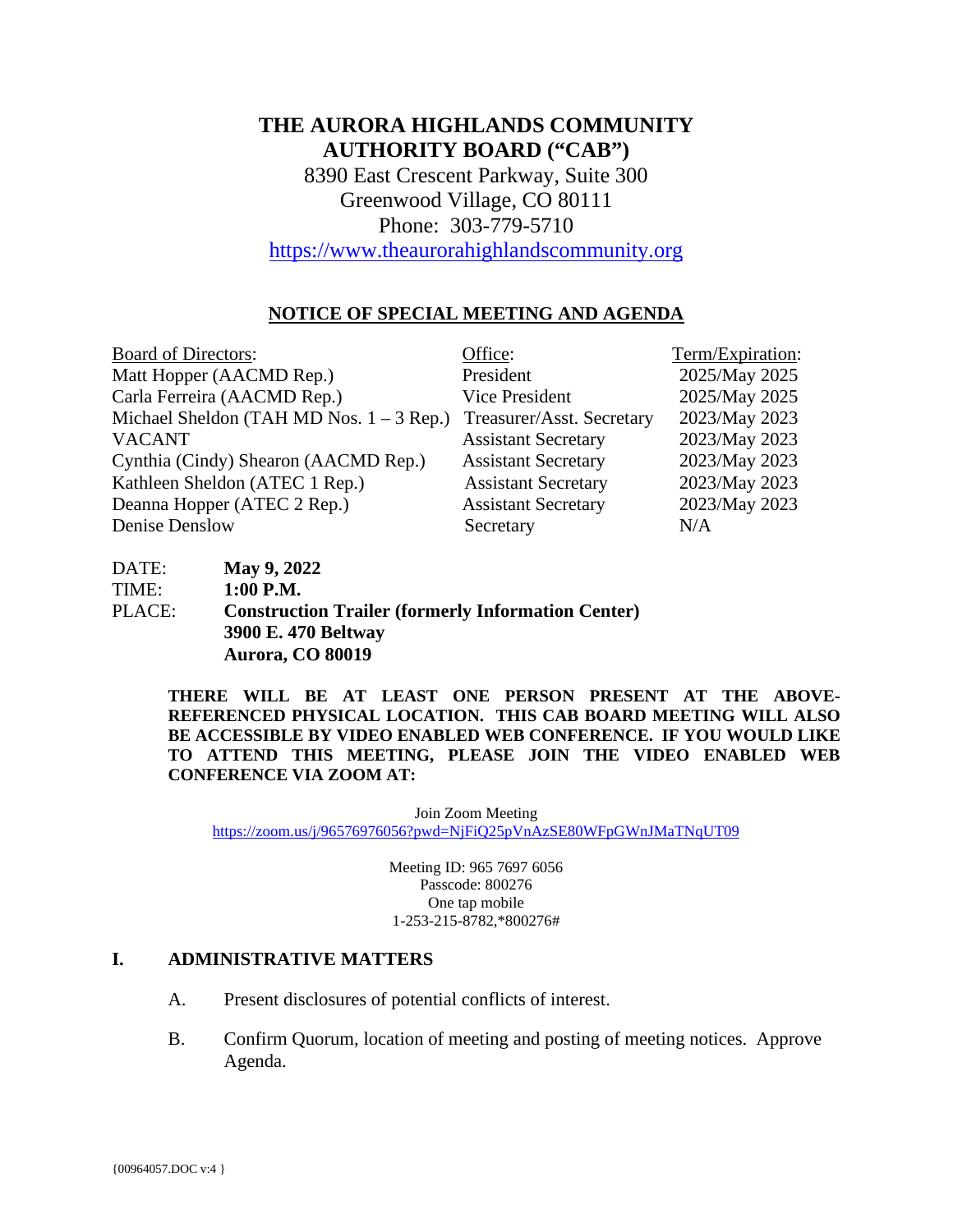The Aurora Highlands Community Authority Board May 9, 2022 Page 2

- C. Public Comment. Members of the public may express their views to the Board on matters that affect the CAB that are otherwise not on the agenda. Comments will be limited to three (3) minutes per person.
- D. Acknowledge extension of terms of Directors M. Hopper, Ferreira, and D. Hopper on the CAB Board of Directors, pursuant to Section 3.4 of the Second Amended and Restated CAB Establishment Agreement.

#### **II. CONSENT AGENDA**

Consent Agenda – These items are considered to be routine and will be ratified by one motion. There will be no separate discussion of these items unless a board member so requests; in which event, the item will be removed from the Consent Agenda and considered in the Regular Agenda.

• None.

### **III. FINANCIAL MATTERS**

- A. Discuss matters related to issuance of the CAB's proposed Special Tax Revenue Bonds, Series 2022, in the aggregate principal amount of up to \$200,000,000 ("2022 Bonds") (ATEC MD No. 1 / Commercial).
	- 1. Discuss Amended and Restated Revenue Pledge Agreement by and between the CAB and ATEC Metropolitan District No. 1 ("ATEC 1") (enclosure).
	- 2. SECOND READING (2022 BONDS)
		- a. Discuss and consider adoption of Resolution authorizing the issuance of the CAB's 2022 Bonds, for the purpose of financing public improvements serving occupants, property owners and taxpayers within the CAB's service area and paying the costs incidental to the issuance of the 2022 Bonds; approving forms of an indenture of trust, bond purchase agreement, continuing disclosure agreement, Amended and Restated Revenue Pledge Agreement (ATEC No. 1), and other related documents and instruments; authorizing the execution and delivery thereof and performance by the CAB thereunder; appointing a CAB Representative to act on behalf of the CAB under such indenture of trust; appointing an Authorized Delegate to make certain determinations relating to the 2022 Bonds as authorized under Section 11-57-205, C.R.S.; authorizing incidental action; and establishing the effective date thereof (enclosures).